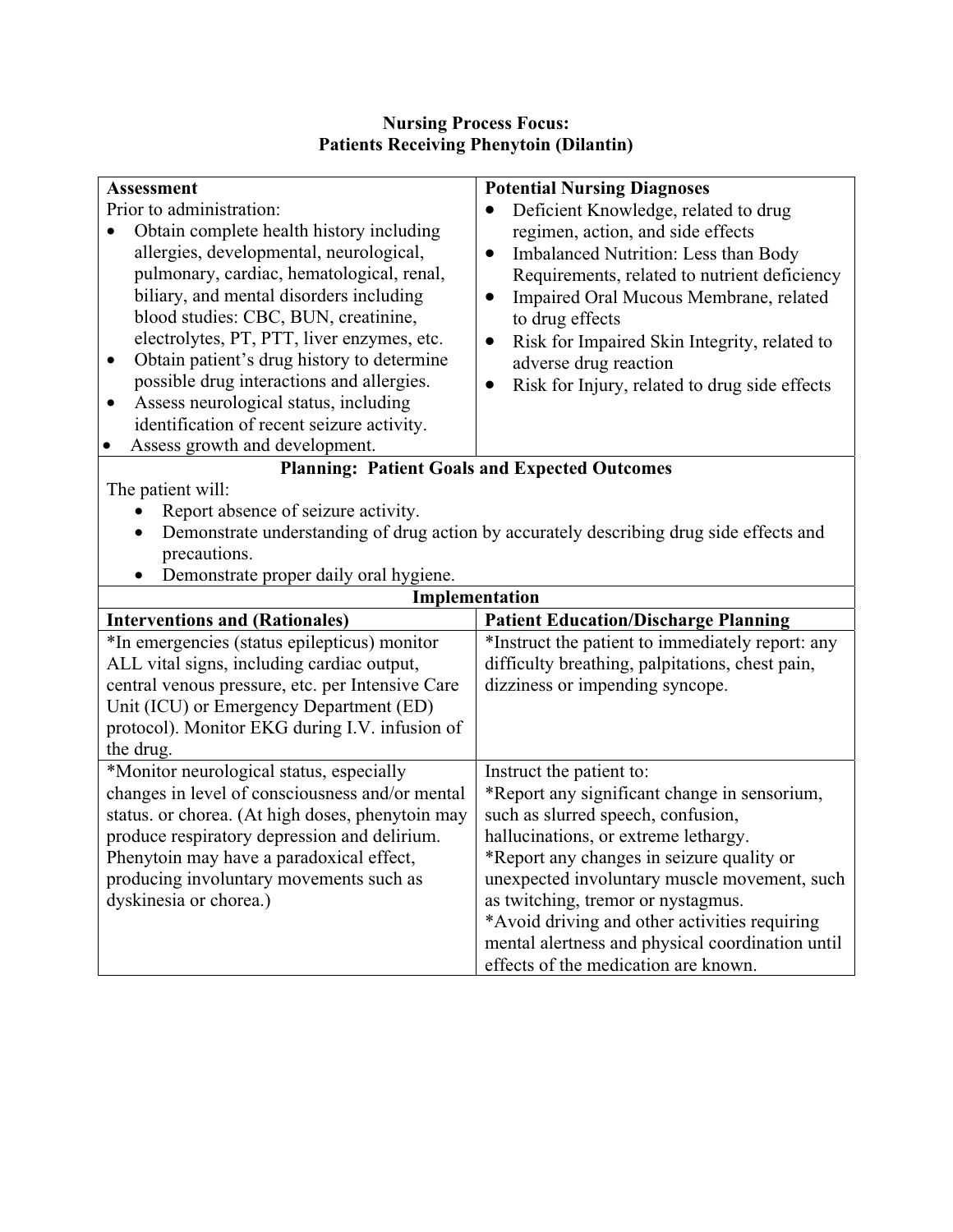| *Monitor for adverse immune reaction, such as | Instruct the patient to:                          |
|-----------------------------------------------|---------------------------------------------------|
| hypersensitivity syndrome and dermatological  | *Immediately report shortness of breath,          |
| manifestations such as purpuric dermatitis or | wheezing, tightness in the throat, itching or     |
| Stevens-Johnson syndrome.                     | any changes in the skin such as a measles-like    |
|                                               | ("morbilliform") rash or dermatitis, fever, joint |
|                                               | pain, profound fatigue.                           |
|                                               | *Call the health care provider <i>immediately</i> |
|                                               | <i>(before the next scheduled dose)</i> for any   |
|                                               | adverse reaction.                                 |
|                                               | *Keep in mind that abrupt cessation of the drug   |
|                                               | can cause rebound seizures.                       |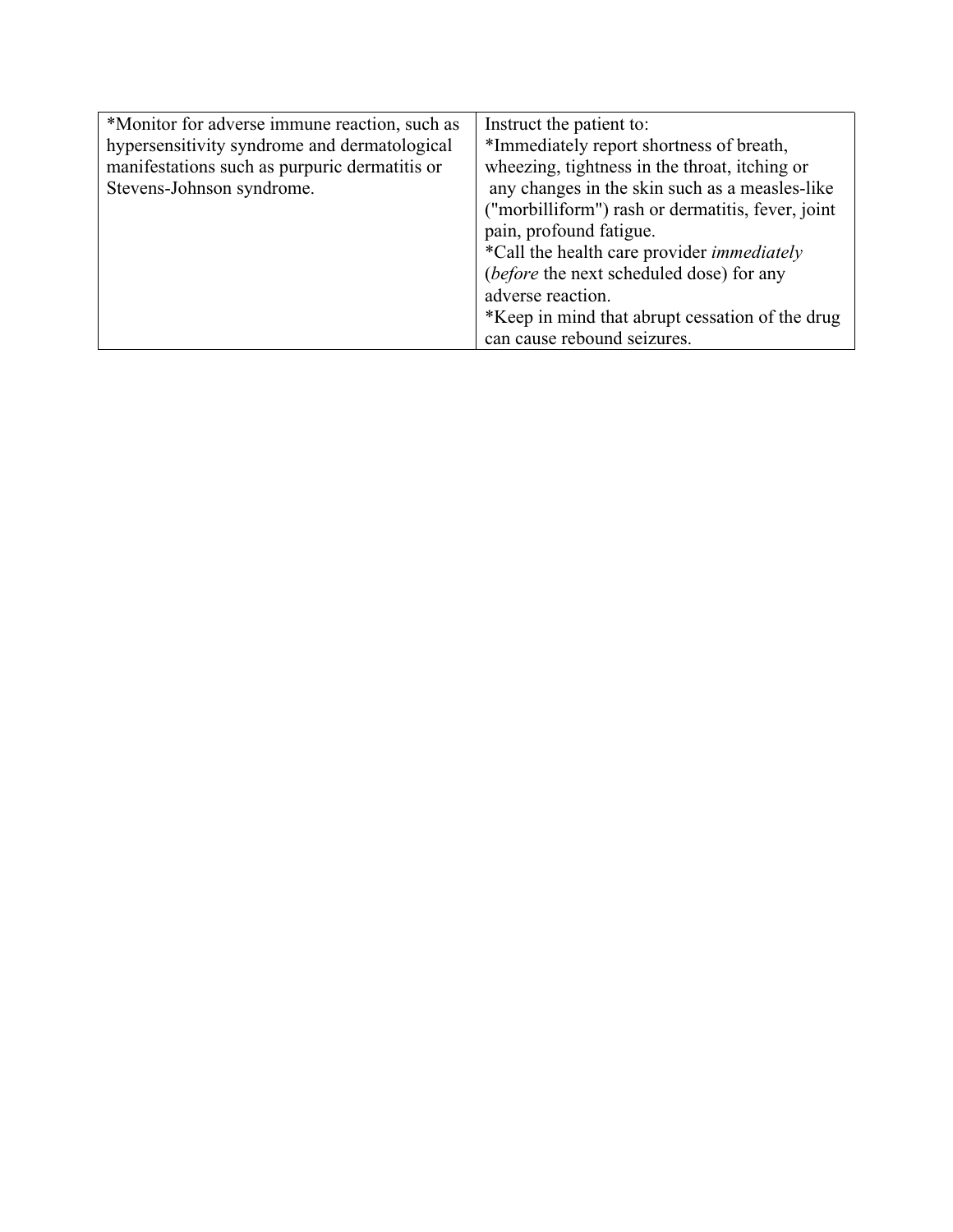| *Monitor effectiveness of drug therapy.<br>*Observe for developmental changes indicating           | Instruct patient to:<br>*Keep a "seizure diary" during drug initiation            |
|----------------------------------------------------------------------------------------------------|-----------------------------------------------------------------------------------|
| the need for dose adjustment. (Phenytoin needs                                                     | phase, or during dose adjustment.                                                 |
| increase with initial maturing, especially at                                                      | *Take the medication <i>exactly</i> as ordered,                                   |
| puberty, a time of rapid growth.)                                                                  | including the same manufacturer's drug each                                       |
|                                                                                                    | time the prescription is refilled. Switching                                      |
|                                                                                                    | brands may result in alterations in seizure                                       |
|                                                                                                    | control.                                                                          |
|                                                                                                    | *Take a missed dose as soon as remembered,                                        |
|                                                                                                    | but do not double doses to "catch up" (doubling                                   |
|                                                                                                    | doses could result in toxic serum level.)                                         |
| *Use cautiously in the elderly. (Diminished                                                        | Instruct patient to:                                                              |
| kidney and liver function related to aging result<br>in lowered drug clearance and increased serum | Keep all appointments for follow-up lab<br>studies.                               |
| drug levels.)                                                                                      | Report signs of toxicity to the health care<br>$\bullet$<br>provider immediately. |
| *Monitor oral health. Observe for signs of                                                         | Instruct the patient to:                                                          |
| gingival hypertrophy, bleeding, inflammation,                                                      | *Use a soft toothbrush, and oral rinses as                                        |
| etc.                                                                                               | prescribed by the dentist.                                                        |
|                                                                                                    | *Avoid mouthwashes containing alcohol, which                                      |
|                                                                                                    | dries mucous membranes.                                                           |
|                                                                                                    | *Brush and floss teeth after every meal;                                          |
|                                                                                                    | massage the gums daily.                                                           |
|                                                                                                    | *Report changes in oral health such as                                            |
|                                                                                                    | excessive bleeding or inflammation of the                                         |
|                                                                                                    | gums.                                                                             |
|                                                                                                    | *Maintain regular schedule of dental visits.                                      |
| *Provide patient with information concerning                                                       | Instruct the patient to:                                                          |
| contraceptive use. (Phenytoin may reduce the                                                       | *Remain abstinent or use reliable birth control                                   |
| effectiveness of oral contraceptives.)                                                             | while taking this medication.                                                     |
|                                                                                                    | *Inform the health care provider if pregnancy                                     |
|                                                                                                    | occurs.                                                                           |
|                                                                                                    | *Avoid abrupt cessation of the drug; rebound                                      |
|                                                                                                    | seizures may cause harm to the fetus.                                             |
|                                                                                                    | *Phenytoin dose requirements increase during                                      |
|                                                                                                    | pregnancy.                                                                        |
| *Monitor serum glucose and observe for signs                                                       | Instruct the patient to:                                                          |
| of diabetes mellitus. (Phenytoin alters glycemic                                                   | *Observe for subtle signs of hyperglycemia                                        |
| control and may cause hyperglycemia.)                                                              | (e.g. polydipsia, polyuria, slow wound healing,                                   |
|                                                                                                    | $etc.$ )                                                                          |
|                                                                                                    | *Regularly monitor blood and/or urine glucose                                     |
|                                                                                                    | levels as specified by the health care provider.                                  |
|                                                                                                    | *Adhere to a calorie-controlled low refined                                       |
|                                                                                                    | sugar (or ADA) diet as prescribed by the health                                   |
|                                                                                                    | care provider.                                                                    |
| *Monitor laboratory tests such as CBC, BUN,                                                        | Instruct the patient to:                                                          |